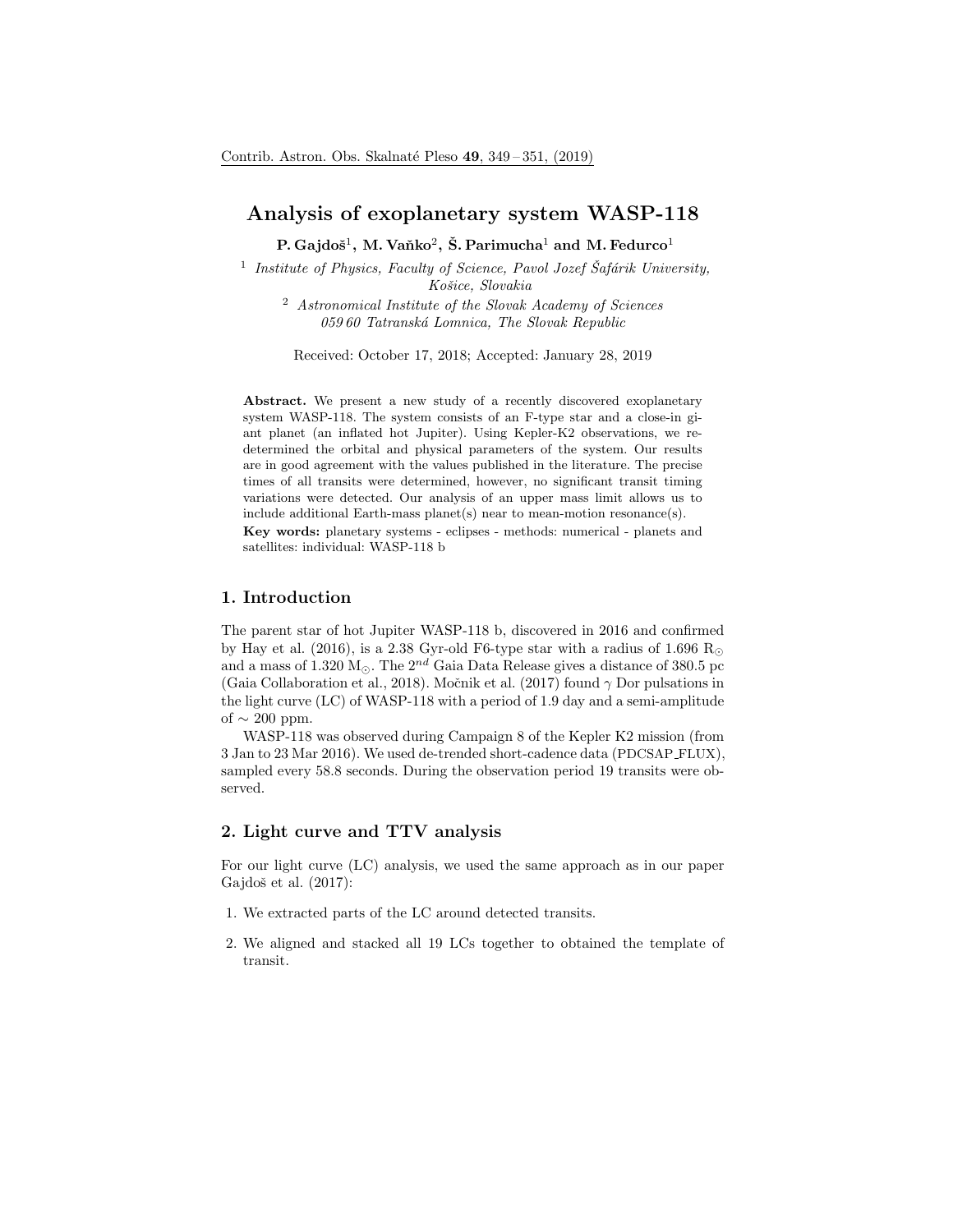

- 3. We used our software implementation of the Mandel & Agol (2002) model and MCMC simulation for the determination of transit parameters and to obtain template of transit.
- 4. For each of 19 individual transits, the time of the transit was determined using template from step 3. We constructed an O-C diagram.

| Parameter                | Hay et al. $(2016)$ | Močnik et al. $(2017)$ | This paper     |
|--------------------------|---------------------|------------------------|----------------|
| $T_0$ [HJD] <sup>*</sup> | 6787.81423(62)      | $* *$<br>6787.81256(2) | 6787.81249(68) |
| $P[\mathrm{d}]$          | 4.0460435(44)       | 4.0460407(26)          | 4.0460654(43)  |
| $a$ [au]                 | 0.05453(48)         | 0.05450(49)            | 0.05356(99)    |
| $r_{\rm p}~[R_{\oplus}]$ | 16.141(404)         | 15.630(150)            | 14.940(268)    |
| $i\[^{\circ}$            | 88.70(90)           | 88.24(14)              | 89.86(18)      |
| $\overline{\chi^2}$      | 116249.01           | 19040.62               | 17746.10       |

Table 1. Parameters of exoplanet WASP-118 b.

∗ in HJD - 2450000; ∗∗ original value 7423.04483 shifted to the same epoch

We did not observe any significant periodic variations on the O-C diagram. The periodic TTV signal with an amplitude greater than 100 s over the observing period seems to be unlikely.

We put upper constraint on the mass of a potential perturbing planet in the system with refined assumptions: maximal variance in the O-C diagram (100 s) as the amplitude of possible TTV and the orbits of both planets are circular and coplanar.

We used MERCURY6 code (Chambers, 1999) to produce 20000 synthetic O-C diagrams for different configurations of the mass and orbital period of a hypothetical planet.